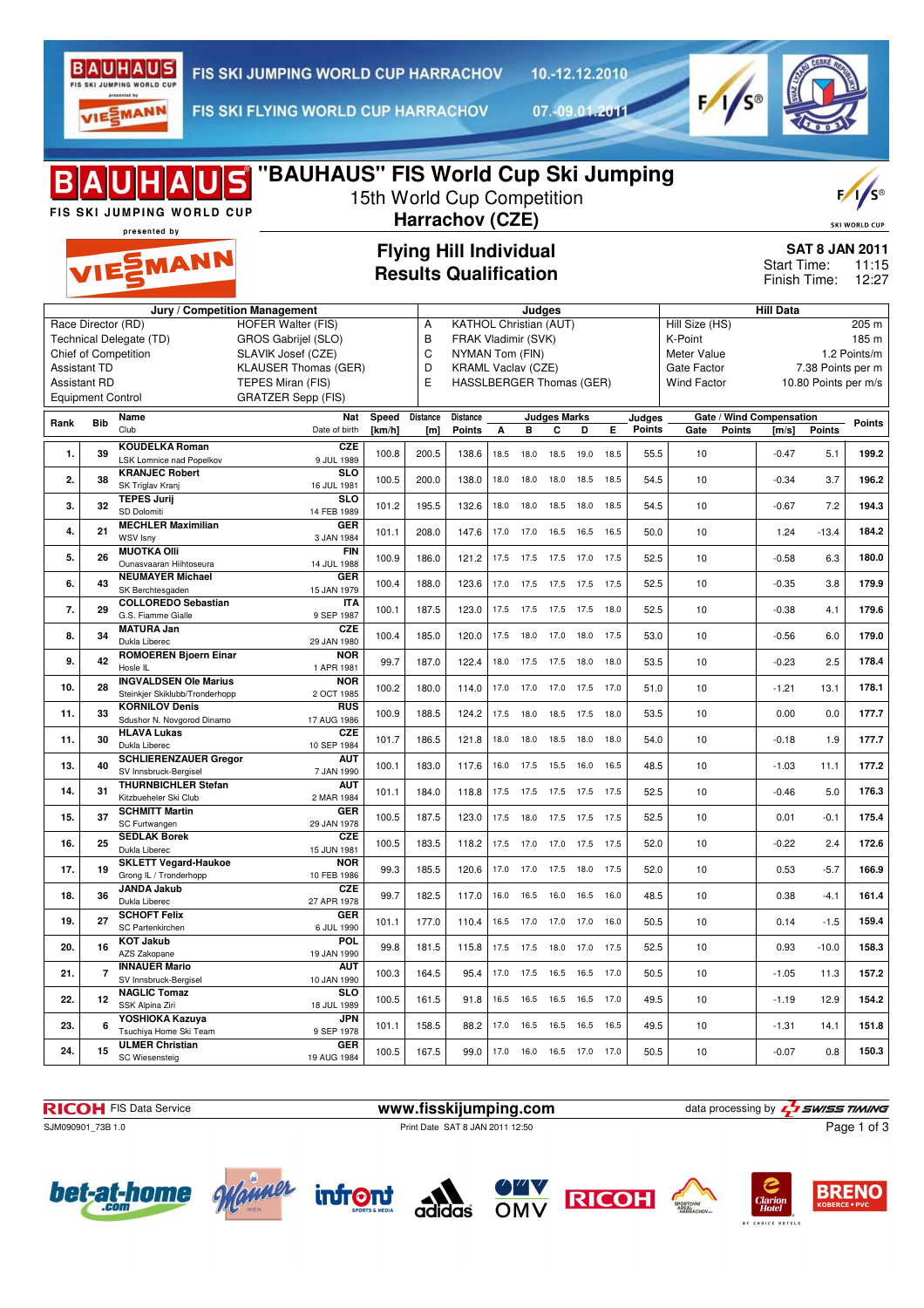

10.-12.12.2010

VIESMANN

FIS SKI FLYING WORLD CUP HARRACHOV

07.-09.01.2011



| <b>IDS</b> "BAUHAUS" FIS World Cup Ski Jumping<br>15th World Cup Competition<br>FIS SKI JUMPING WORLD CUP<br>Harrachov (CZE)<br><b>SKI WORLD CUF</b><br>presented by |            |                                                                    |                           |                                                               |                        |                    |      |           |                          |           |      |                  |      |                                                      |                                   |                |               |
|----------------------------------------------------------------------------------------------------------------------------------------------------------------------|------------|--------------------------------------------------------------------|---------------------------|---------------------------------------------------------------|------------------------|--------------------|------|-----------|--------------------------|-----------|------|------------------|------|------------------------------------------------------|-----------------------------------|----------------|---------------|
| VIESMANN                                                                                                                                                             |            |                                                                    |                           | <b>Flying Hill Individual</b><br><b>Results Qualification</b> |                        |                    |      |           |                          |           |      |                  |      | <b>SAT 8 JAN 2011</b><br>Start Time:<br>Finish Time: |                                   | 11:15<br>12:27 |               |
| Rank                                                                                                                                                                 | <b>Bib</b> | Name<br>Club                                                       | Nat<br>Date of birth      | Speed<br>[km/h]                                               | <b>Distance</b><br>[m] | Distance<br>Points | A    | в         | <b>Judges Marks</b><br>C | D         | Е.   | Judges<br>Points | Gate | Points                                               | Gate / Wind Compensation<br>[m/s] | <b>Points</b>  | <b>Points</b> |
| 25.                                                                                                                                                                  | 23         | <b>MORASSI Andrea</b><br>C.S. Forestale                            | <b>ITA</b><br>30 AUG 1988 | 98.4                                                          | 153.0                  | 81.6               | 16.5 | 16.5      | 16.0                     | 16.5      | 16.5 | 49.5             | 08   | 14.6                                                 | $-0.32$                           | 3.5            | 149.2         |
| 25.                                                                                                                                                                  | 9          | <b>HAJEK Antonin</b><br><b>CZE</b><br>Dukla Liberec<br>12 FEB 1987 |                           | 100.7                                                         | 155.5                  | 84.6               | 16.5 | 16.5      | 16.0                     | 16.0      | 16.5 | 49.0             | 10   |                                                      | $-1.44$                           | 15.6           | 149.2         |
| 27.                                                                                                                                                                  | 5          | <b>ROSLIAKOV IIja</b><br>Moskva WVSM                               | <b>RUS</b><br>18 FEB 1983 | 100.7                                                         | 153.0                  | 81.6               | 16.5 | 16.5      | 16.0                     | 16.0      | 16.0 | 48.5             | 10   |                                                      | -0.89                             | 9.6            | 139.7         |
| 28.                                                                                                                                                                  | 35         | <b>HULA</b> Stefan<br>POL<br>SSR LZS SOKOL Szczyrk<br>29 SEP 1986  |                           | 99.3                                                          | 154.5                  | 83.4               | 16.5 | 16.0      | 16.0                     | 16.5      | 16.0 | 48.5             | 10   |                                                      | $-0.61$                           | 6.6            | 138.5         |
| 28.                                                                                                                                                                  | 11         | <b>BALKAASEN Fredrik</b><br>Holmens IF                             | <b>SWE</b><br>13 MAY 1989 | 100.5                                                         | 153.0                  | 81.6               | 16.0 | 16.5      | 16.0                     | 16.5      | 16.5 | 49.0             | 10   |                                                      | $-0.73$                           | 7.9            | 138.5         |
| 30.                                                                                                                                                                  | 17         | <b>QUECK Danny</b><br>WSV 08 Lauscha                               | <b>GER</b><br>17 SEP 1989 | 100.7                                                         | 160.5                  | 90.6               |      | 17.0 16.5 | 16.5 16.5 16.5           |           |      | 49.5             | 10   |                                                      | 0.21                              | $-2.3$         | 137.8         |
| <b>Not Qualified</b>                                                                                                                                                 |            |                                                                    |                           |                                                               |                        |                    |      |           |                          |           |      |                  |      |                                                      |                                   |                |               |
| 31.                                                                                                                                                                  | 3          | <b>VACULIK Ondrei</b><br>Dukla Liberec                             | <b>CZE</b><br>12 MAY 1986 | 100.1                                                         | 153.0                  | 81.6               | 16.0 | 16.5      | 16.5 16.5 16.0           |           |      | 49.0             | 10   |                                                      | $-0.57$                           | 6.2            | 136.8         |
| 32.                                                                                                                                                                  | 8          | <b>ZHAPAROV Radik</b><br>Shysm Dinamo                              | <b>KAZ</b><br>29 FEB 1984 | 100.7                                                         | 147.0                  | 74.4               | 16.0 | 16.5      | 16.0                     | 16.0      | 16.0 | 48.0             | 10   |                                                      | $-1.09$                           | 11.8           | 134.2         |
| 33.                                                                                                                                                                  | 41         | <b>CHEDAL Emmanuel</b><br><b>SC Courchevel</b>                     | <b>FRA</b><br>15 JAN 1983 | 101.1                                                         | 145.0                  | 72.0               | 16.0 | 16.0      | 16.5                     | 16.5      | 16.0 | 48.5             | 10   |                                                      | $-1.08$                           | 11.7           | 132.2         |
| 34.                                                                                                                                                                  | 14         | <b>DESCOMBES SEVOIE Vincent</b><br>Douanes les Houches             | <b>FRA</b><br>9 JAN 1984  | 100.1                                                         | 146.0                  | 73.2               | 16.5 | 16.5      | 16.5                     | 16.0      | 16.0 | 49.0             | 10   |                                                      | $-0.65$                           | 7.0            | 129.2         |
| 35.                                                                                                                                                                  | 13         | <b>WATASE Yuta</b><br>Snow Brand Ski Team                          | JPN<br>8 AUG 1982         | 100.2                                                         | 144.0                  | 70.8               | 16.0 | 16.0      | 16.0                     | 16.0      | 16.0 | 48.0             | 10   |                                                      | $-0.71$                           | 7.7            | 126.5         |
| 36.                                                                                                                                                                  | 24         | <b>BACHLEDA Marcin</b><br>TS Wisla Zakopane                        | <b>POL</b><br>4 SEP 1982  | 98.0                                                          | 128.0                  | 51.6               | 15.5 | 16.0      | 15.5                     | 15.5      | 15.5 | 46.5             | 08   | 14.6                                                 | $-0.82$                           | 8.9            | 121.6         |
| 37.                                                                                                                                                                  | 18         | <b>KUBACKI Dawid</b><br>TS Wisla Zakopane                          | POL<br>12 MAR 1990        | 99.9                                                          | 148.0                  | 75.6               | 16.5 | 16.0      | 15.5                     | 16.0      | 16.0 | 48.0             | 10   |                                                      | 0.45                              | $-4.9$         | 118.7         |
| 38.                                                                                                                                                                  | 4          | <b>CIKL Martin</b><br>Dukla Liberec                                | <b>CZE</b><br>17 AUG 1987 | 100.5                                                         | 138.0                  | 63.6               | 14.5 | 14.5      | 14.5                     | 14.0      | 14.5 | 43.5             | 10   |                                                      | $-0.91$                           | 9.8            | 116.9         |
| 39.                                                                                                                                                                  |            | <b>MAZOCH Jiri</b><br><b>TJ Frenstat</b>                           | <b>CZE</b><br>2 JAN 1990  | 100.4                                                         | 135.0                  | 60.0               | 15.5 | 16.0      | 16.0                     | 15.5      | 15.5 | 47.0             | 10   |                                                      | $-0.31$                           | 3.3            | 110.3         |
| 40.                                                                                                                                                                  | 20         | <b>TROFIMOV Roman</b><br>Moskva Shvsm                              | RUS<br>19 NOV 1989        | 99.5                                                          | 142.0                  | 68.4               | 14.5 | 14.5      | 14.5                     | 14.5 15.0 |      | 43.5             | 10   |                                                      | 0.49                              | $-5.3$         | 106.6         |
| 41.                                                                                                                                                                  | 10         | <b>SOKOLENKO Konstantin</b><br><b>Csca Almaty</b>                  | KAZ<br>9 NOV 1987         | 99.5                                                          | 131.0                  | 55.2               | 15.0 | 14.5      | 15.5                     | 15.5      | 15.0 | 45.5             | 10   |                                                      | $-0.37$                           | 4.0            | 104.7         |
| 42.                                                                                                                                                                  | 22         | <b>PIKL Primoz</b><br>SSK Ljubno BTC                               | <b>SLO</b><br>25 AUG 1982 | 99.7                                                          | 100.0                  | 18.0               | 13.0 | 14.0      | 12.5                     | 13.5      | 12.5 | 39.0             | 08   | 14.6                                                 | $-0.03$                           | 0.3            | 71.9          |
|                                                                                                                                                                      |            |                                                                    |                           |                                                               |                        |                    |      |           |                          |           |      |                  |      |                                                      |                                   |                |               |
| Prequalified                                                                                                                                                         | 44         | <b>STOCH Kamil</b>                                                 | POL                       |                                                               | <b>DNS</b>             |                    |      |           |                          |           |      |                  |      |                                                      |                                   |                |               |
|                                                                                                                                                                      | 45         | AZS ZAKOPANE<br><b>BARDAL Anders</b>                               | 25 MAY 1987<br><b>NOR</b> |                                                               |                        |                    |      |           |                          |           |      |                  |      |                                                      |                                   |                |               |
|                                                                                                                                                                      |            | Steinkjer Skiklubb/Tronderhopp<br><b>EVENSEN Johan Remen</b>       | 24 AUG 1982<br><b>NOR</b> | 100.5                                                         | 163.5                  | 94.2               |      |           |                          |           |      |                  | 09   | 7.2                                                  | $-0.49$                           | 5.3            |               |
|                                                                                                                                                                      | 46         | Molde Omegn Idrettforening<br><b>KOCH Martin</b>                   | 16 SEP 1985<br><b>AUT</b> | 100.3                                                         | 173.5                  | 106.2              |      |           |                          |           |      |                  | 09   | 7.2                                                  | $-0.82$                           | 8.9            |               |
|                                                                                                                                                                      | 47         | SV Villach<br><b>LOITZL Wolfgang</b>                               | 22 JAN 1982<br><b>AUT</b> | 100.5                                                         | 185.5                  | 120.6              |      |           |                          |           |      |                  | 09   | 7.2                                                  | $-0.72$                           | 7.8            |               |
|                                                                                                                                                                      | 48         | <b>WSC Bad Mitterndorf</b><br><b>HILDE Tom</b>                     | 13 JAN 1980<br><b>NOR</b> | 100.2                                                         | 180.5                  | 114.6              |      |           |                          |           |      |                  | 09   | 7.2                                                  | 0.08                              | $-0.9$         |               |
|                                                                                                                                                                      | 49         | Asker Skiklubb<br><b>MALYSZ Adam</b>                               | 22 SEP 1987<br>POL        | 100.3                                                         | 192.0                  | 128.4              |      |           |                          |           |      |                  | 09   | 7.2                                                  | 0.32                              | $-3.5$         |               |
|                                                                                                                                                                      | 50         | KS Wisla, Ustronianka<br><b>HAUTAMAEKI Matti</b>                   | 3 DEC 1977<br><b>FIN</b>  | 99.4                                                          | 200.5                  | 138.6              |      |           |                          |           |      |                  | 09   | 7.2                                                  | $-0.14$                           | 1.5            |               |
|                                                                                                                                                                      | 51         | Puijon Hiihtoseura                                                 | 14 JUL 1981               | 99.4                                                          | 186.5                  | 121.8              |      |           |                          |           |      |                  | 09   | 7.2                                                  | $-0.51$                           | 5.5            |               |

SJM090901\_73B 1.0 Print Date SAT 8 JAN 2011 12:50

**RICOH** FIS Data Service **www.fisskijumping.com** data processing by  $\frac{7}{2}$  SWISS TIMING Page 2 of 3